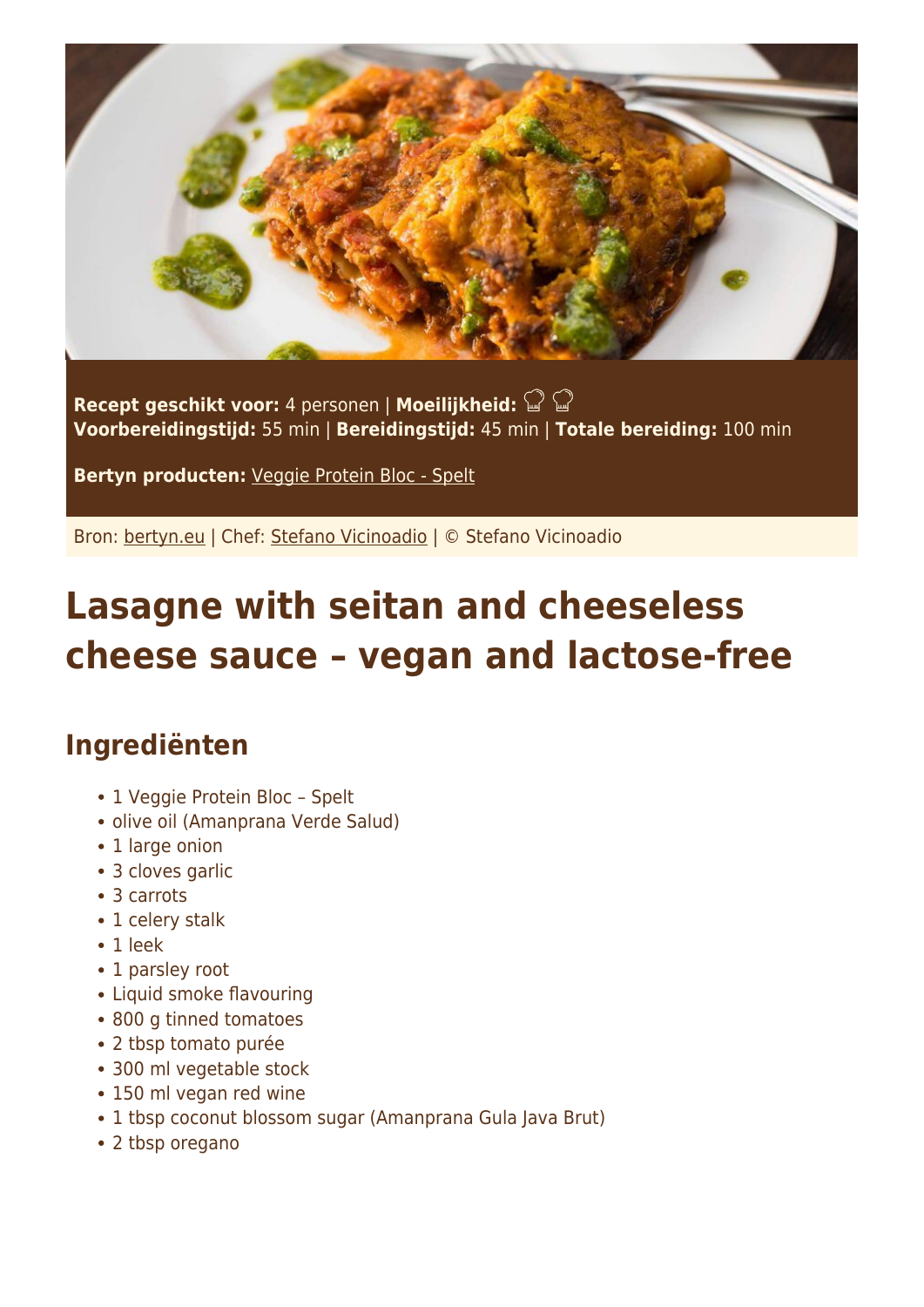- Lactose-free lasagne sheets
- Almond cream

#### **For the vegan cheese sauce:**

- 150 g new potatoes
- 60 g carrots
- 1 onion
- 250 ml water
- 60 g tahini (sesame paste)
- 2 cloves garlic
- 1 tsp mustard
- 1 tsp fleur de sel (Amanprana)
- $\cdot$   $\frac{1}{2}$  tsp pepper
- 1 tsp lime juice
- $\cdot$  ¼ tsp chilli powder
- 100 ml olive oil (Amanprana Verde Salud)
- 4 tbsp yeast flakes
- 1 pinch saffron (Amanprana)